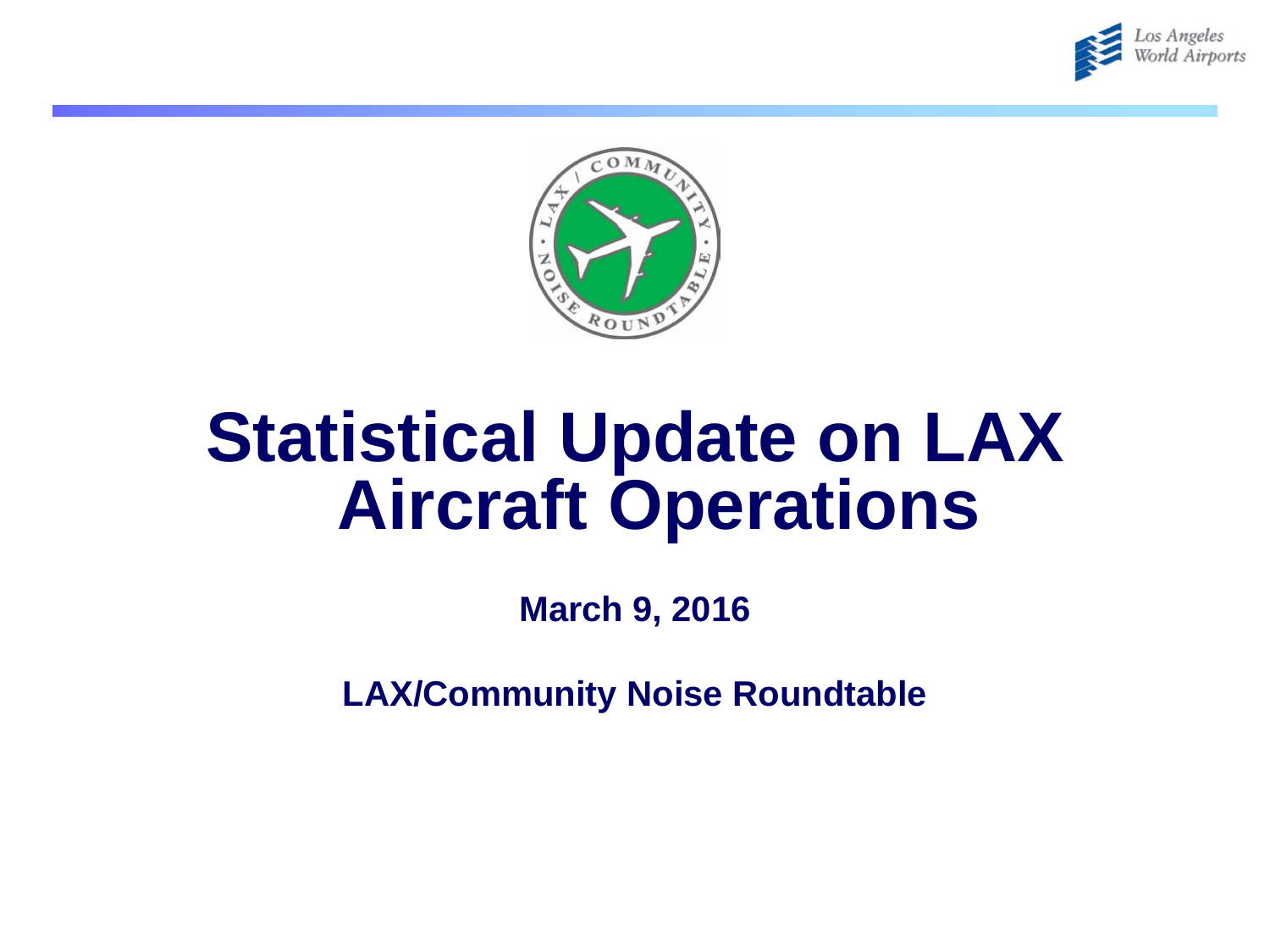# **Overview**



Statistical information on the following operations:

- Loop Departures
- Short Turn Arrivals
- Extended Downwind Approaches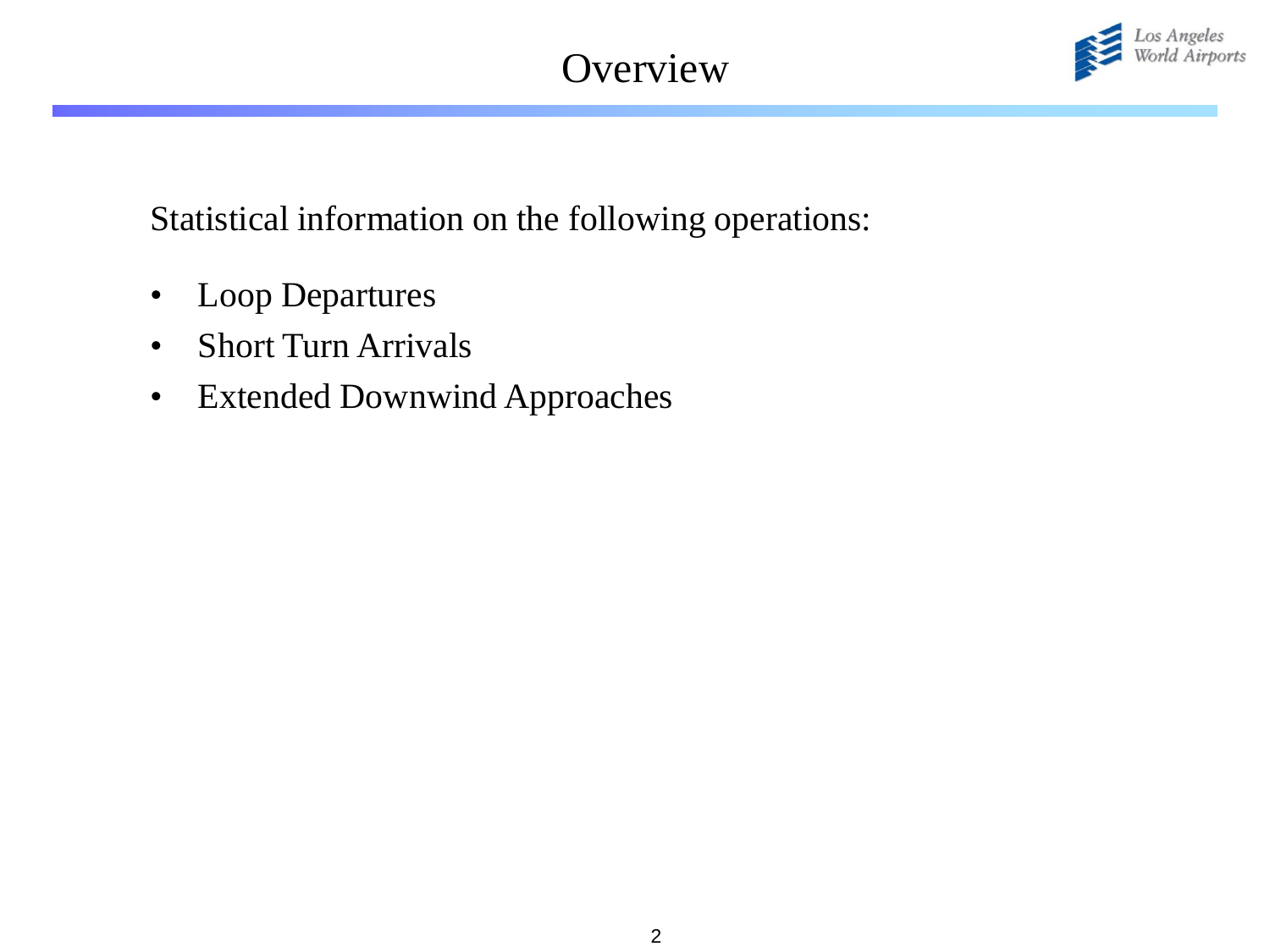

#### Total Operation & Passenger Trends

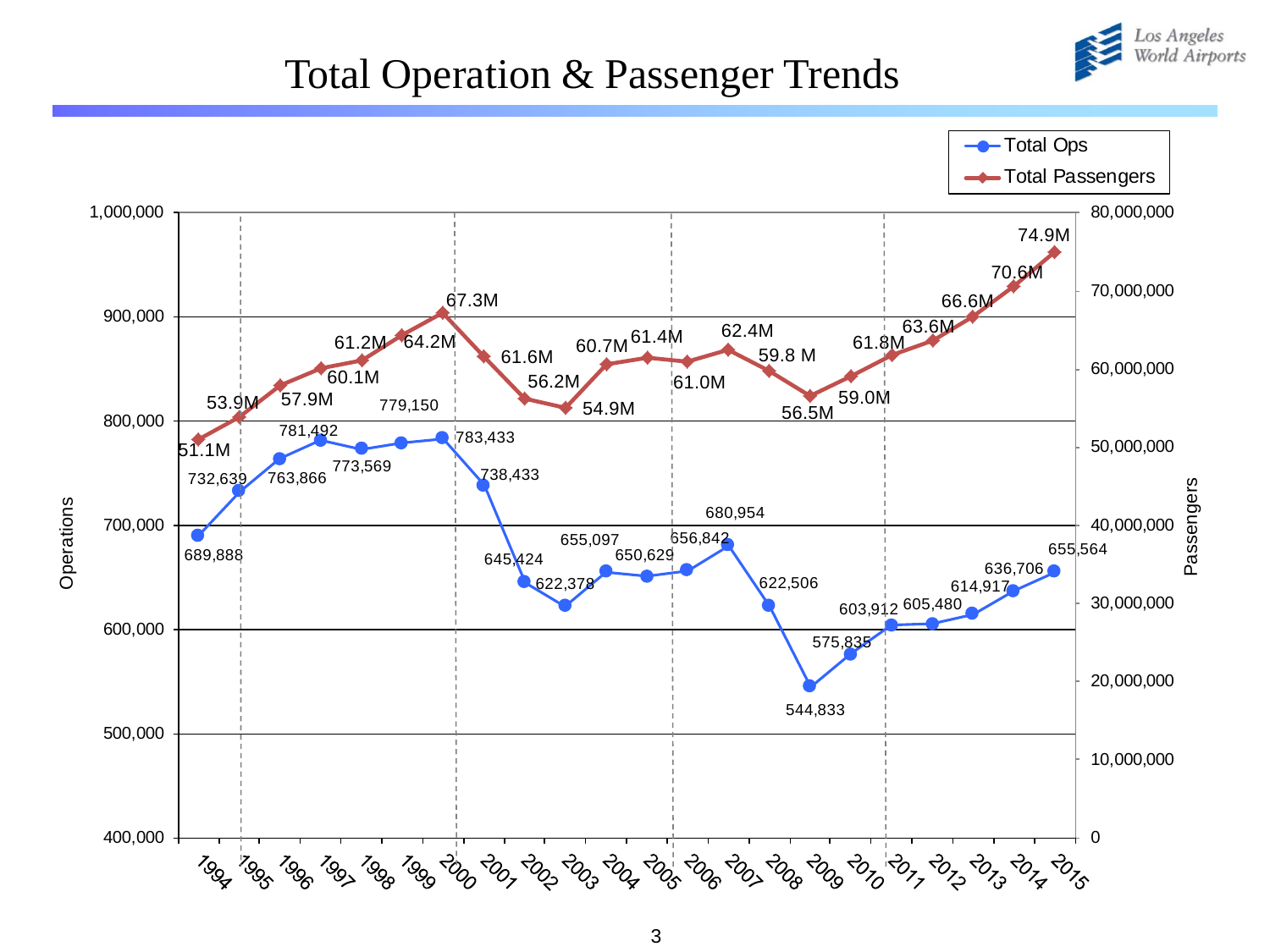## LAX LOOP Departures



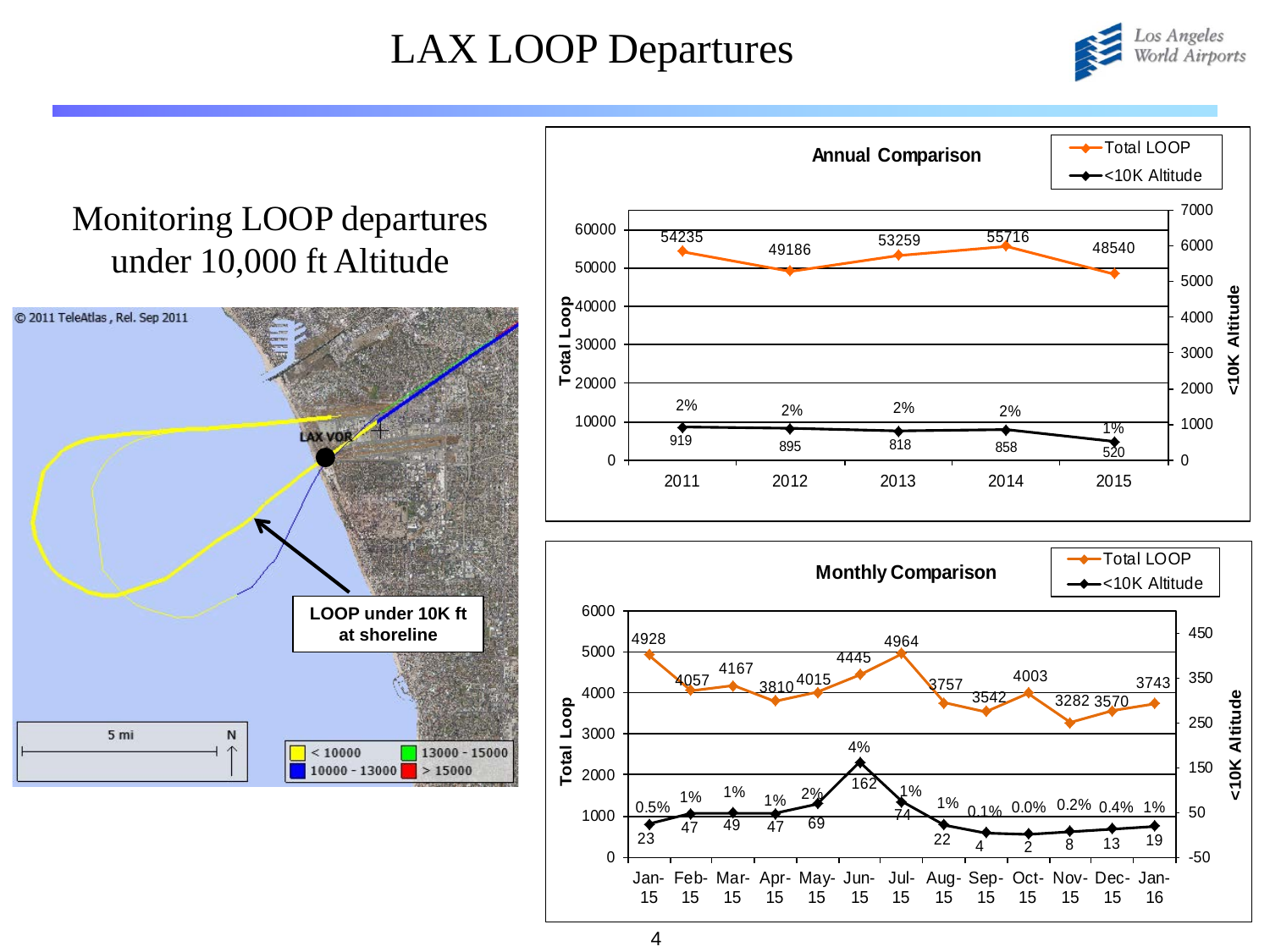#### Loop Departure Altitude – January 2016



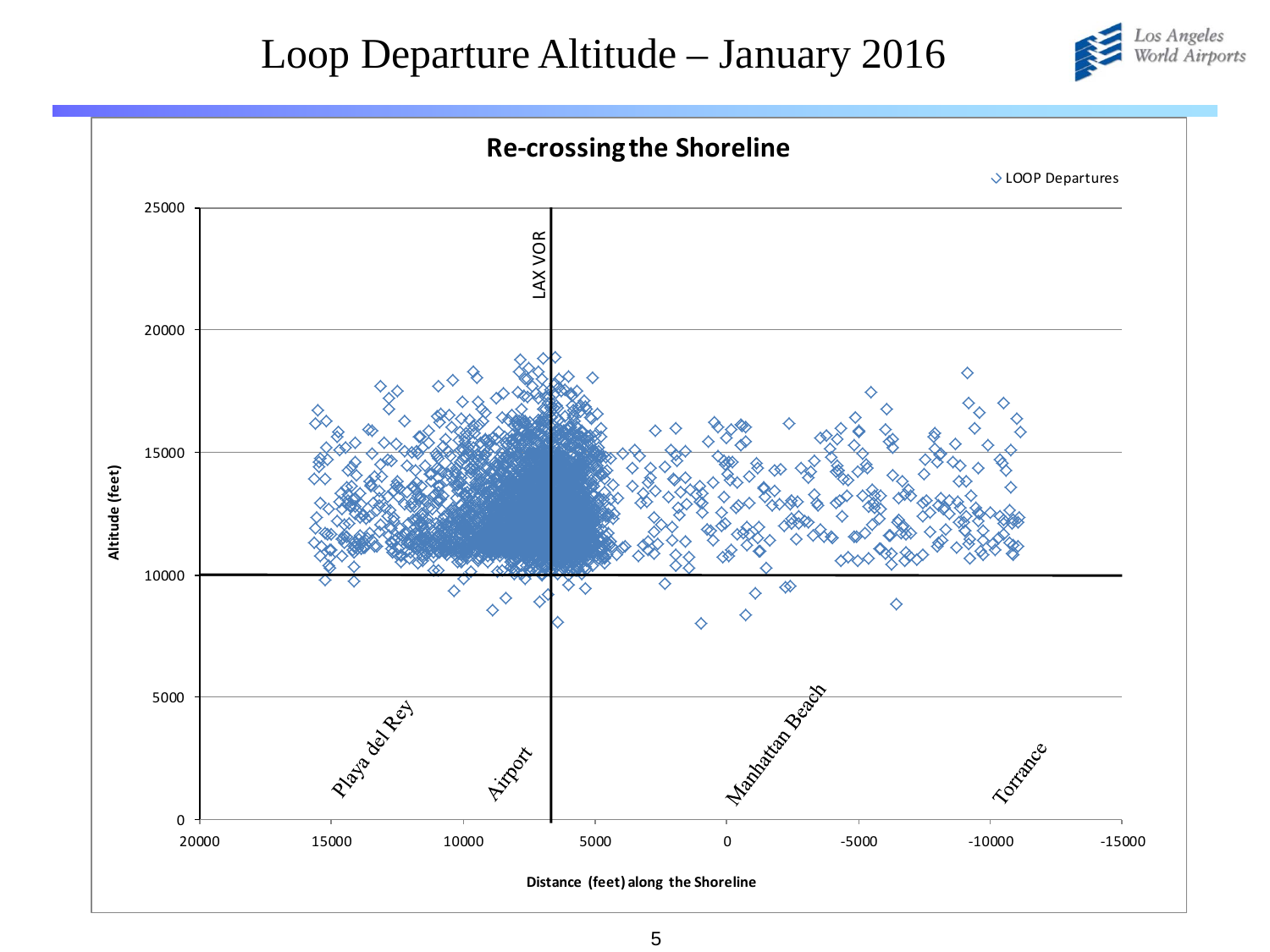#### Loop Departures by Operator



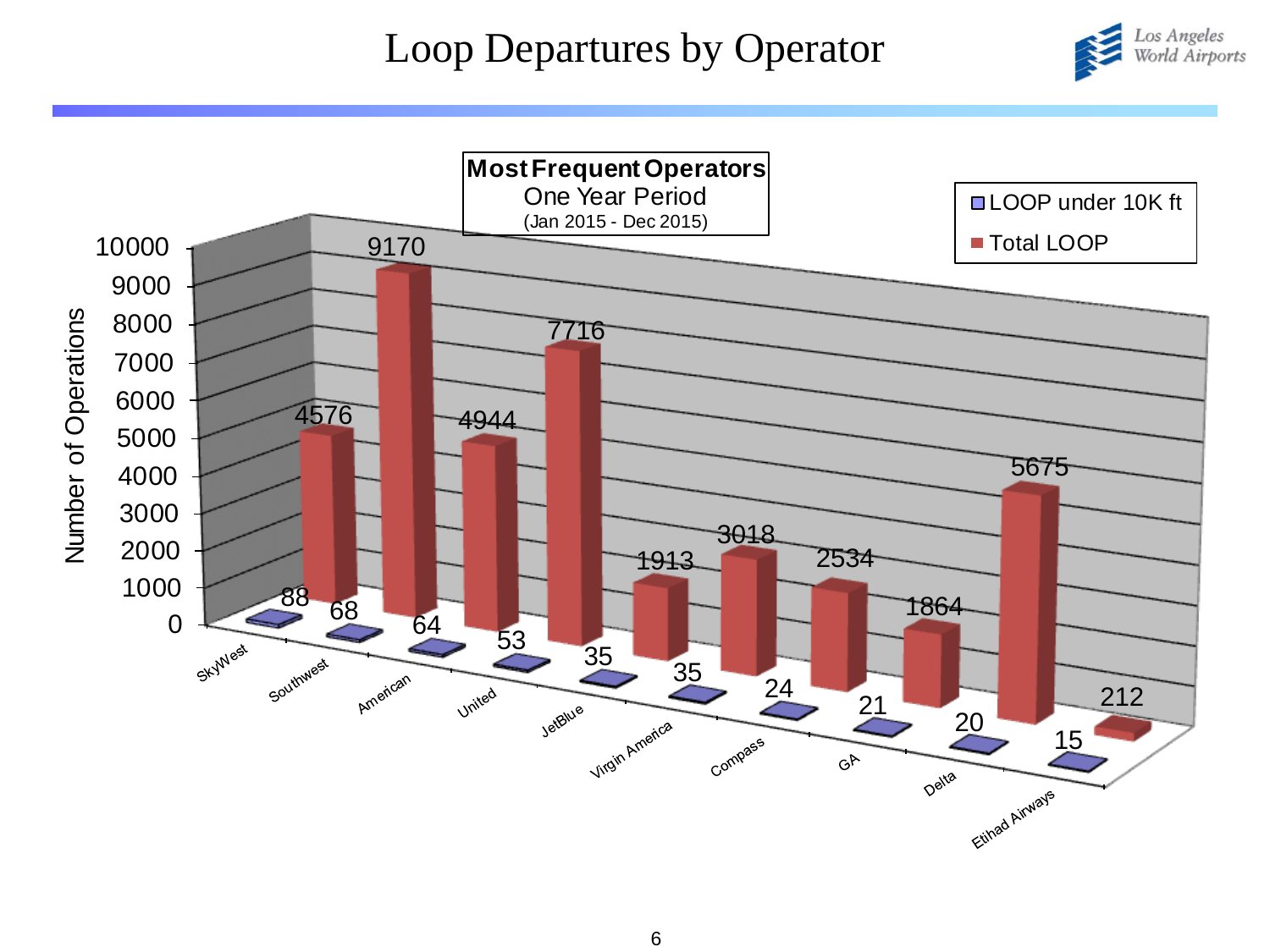#### Short Turn Arrivals



Arriving jet aircraft turning early prior to reaching the Harbor Freeway to land at LAX



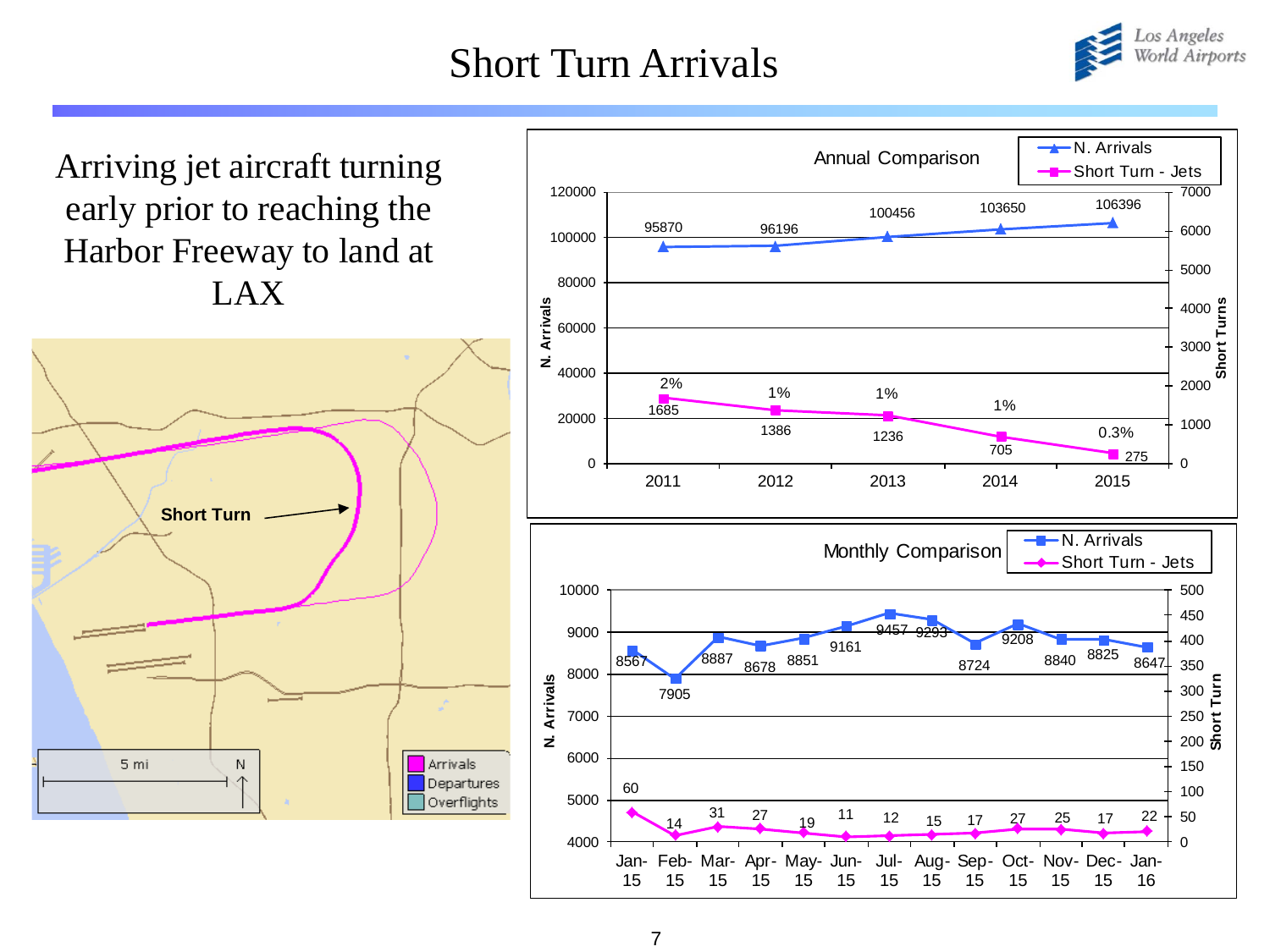

## Short Turn Flight Tracks – January 2016

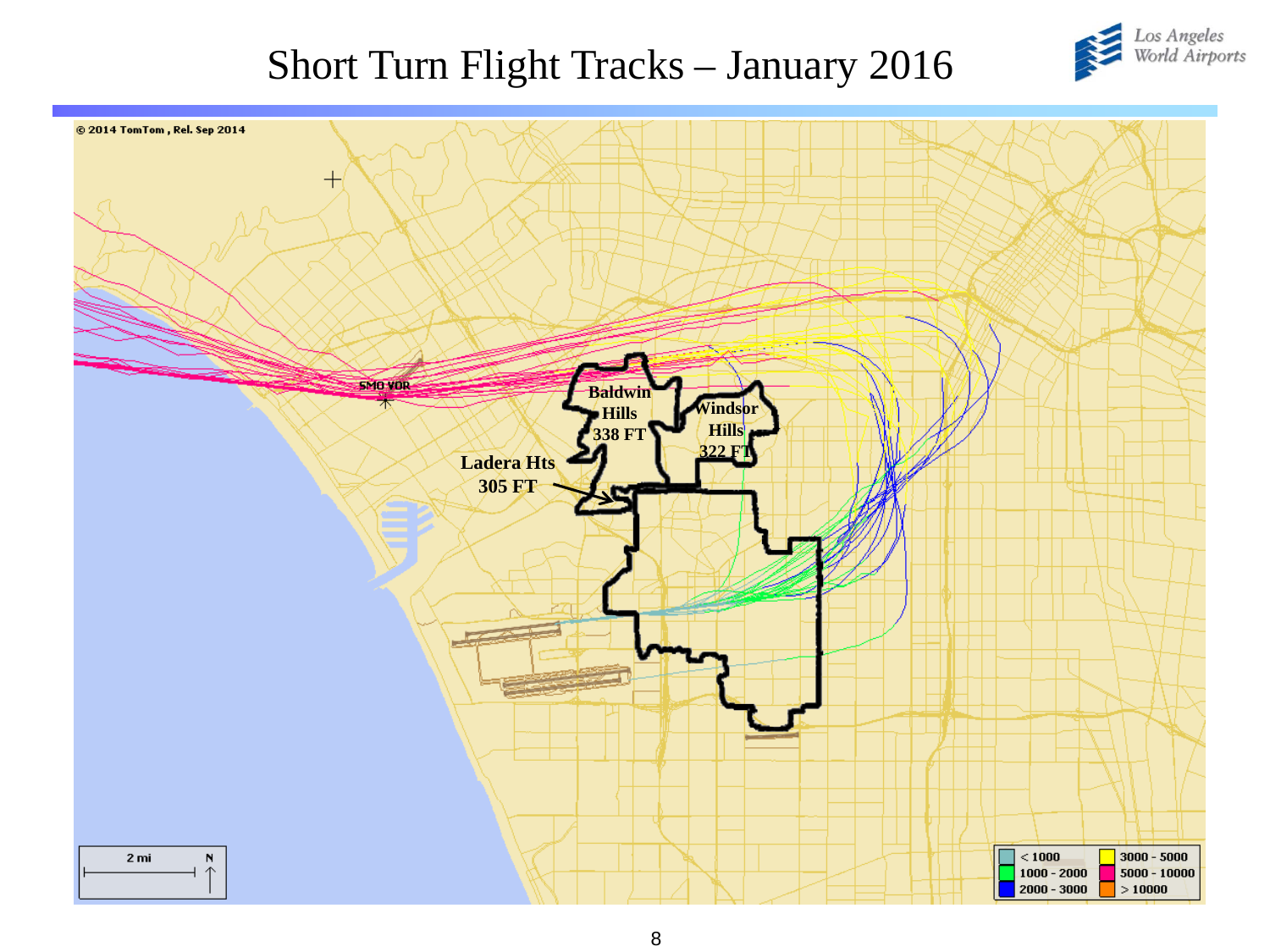#### Short Turn Arrivals by Operator



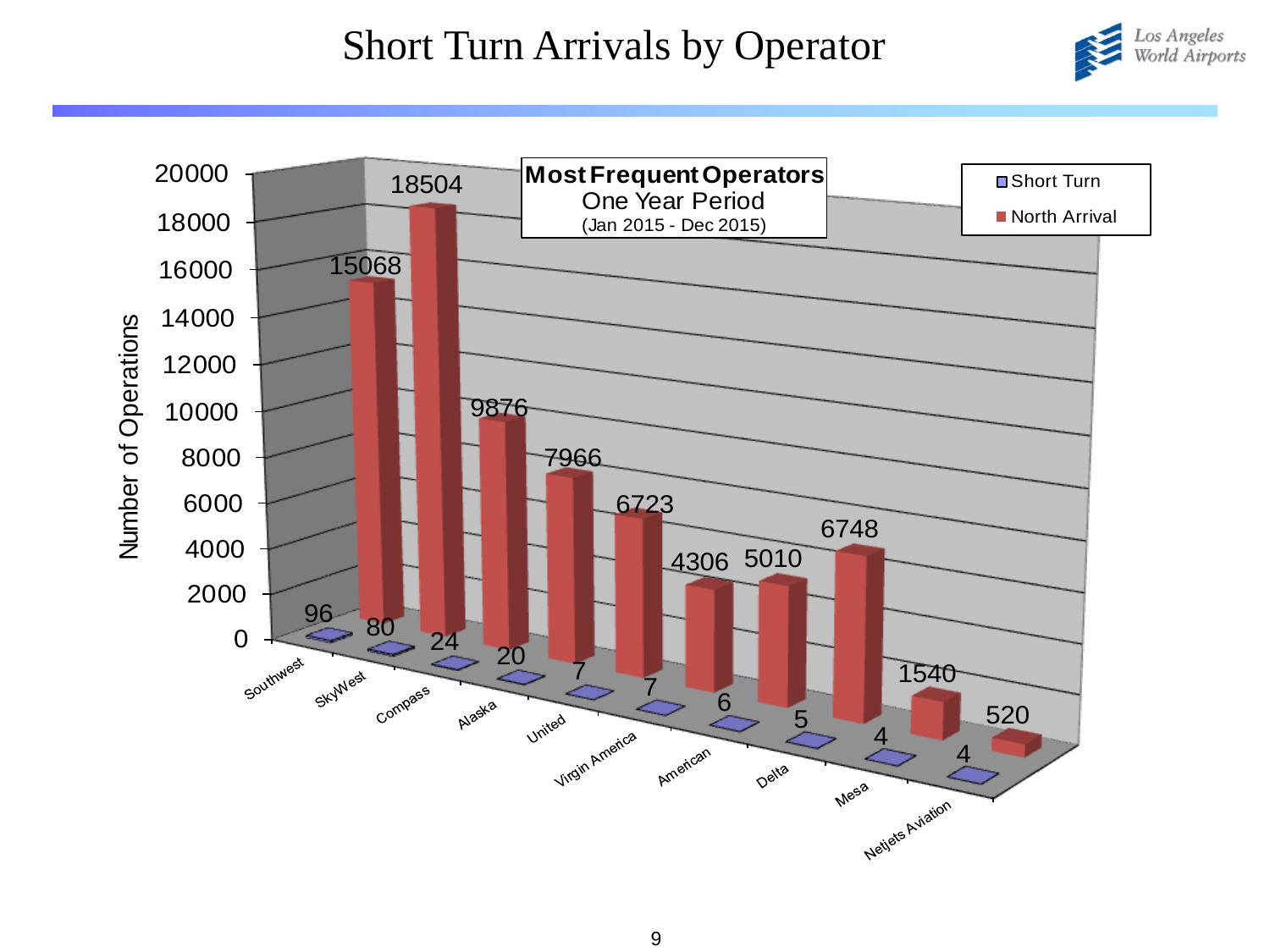# Extended Downwind Approaches





15

15

15

15

15

15

15

15

15

15

15

16

15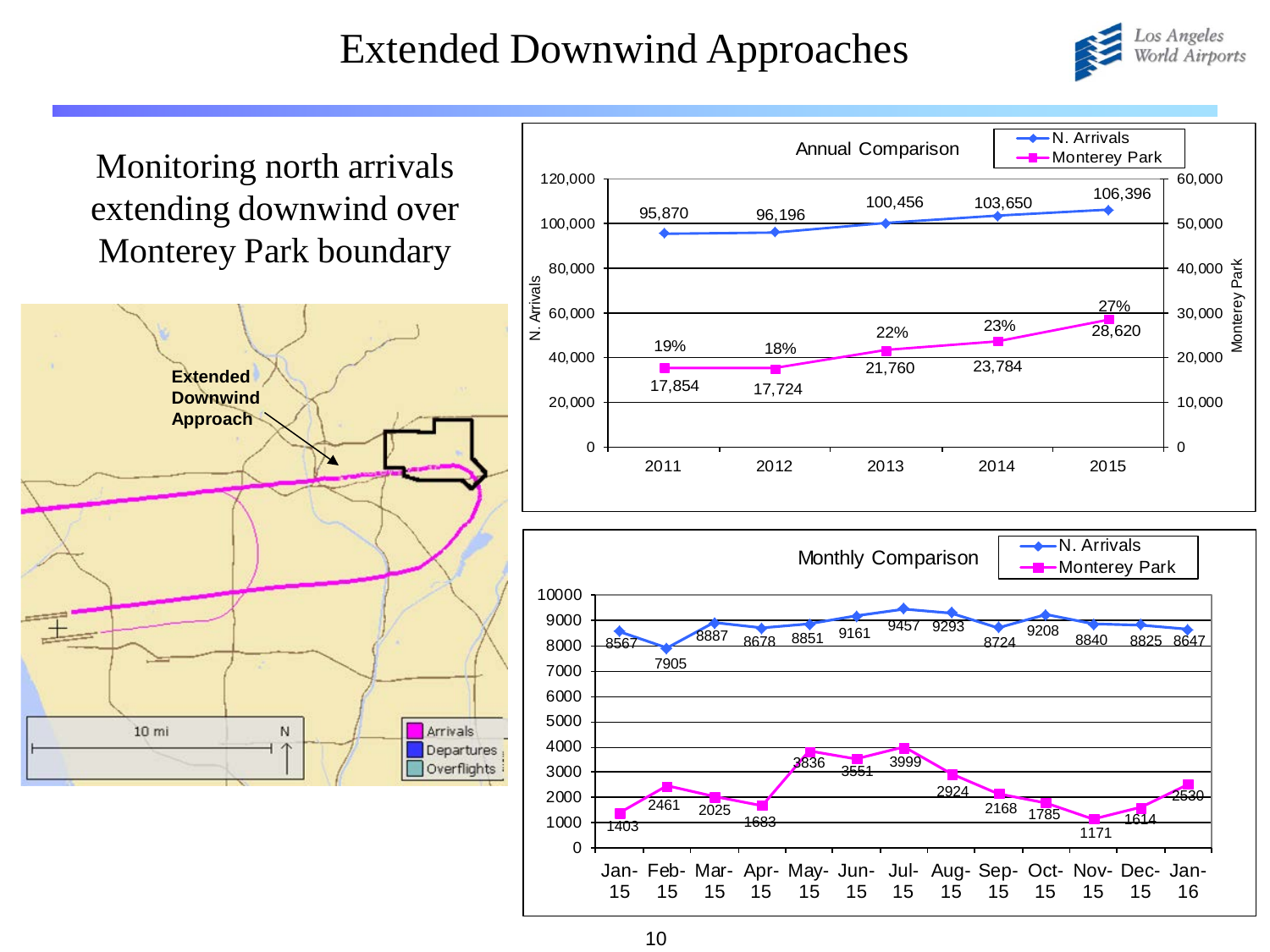#### Inverse Relationship between Short Turn Arrivals and







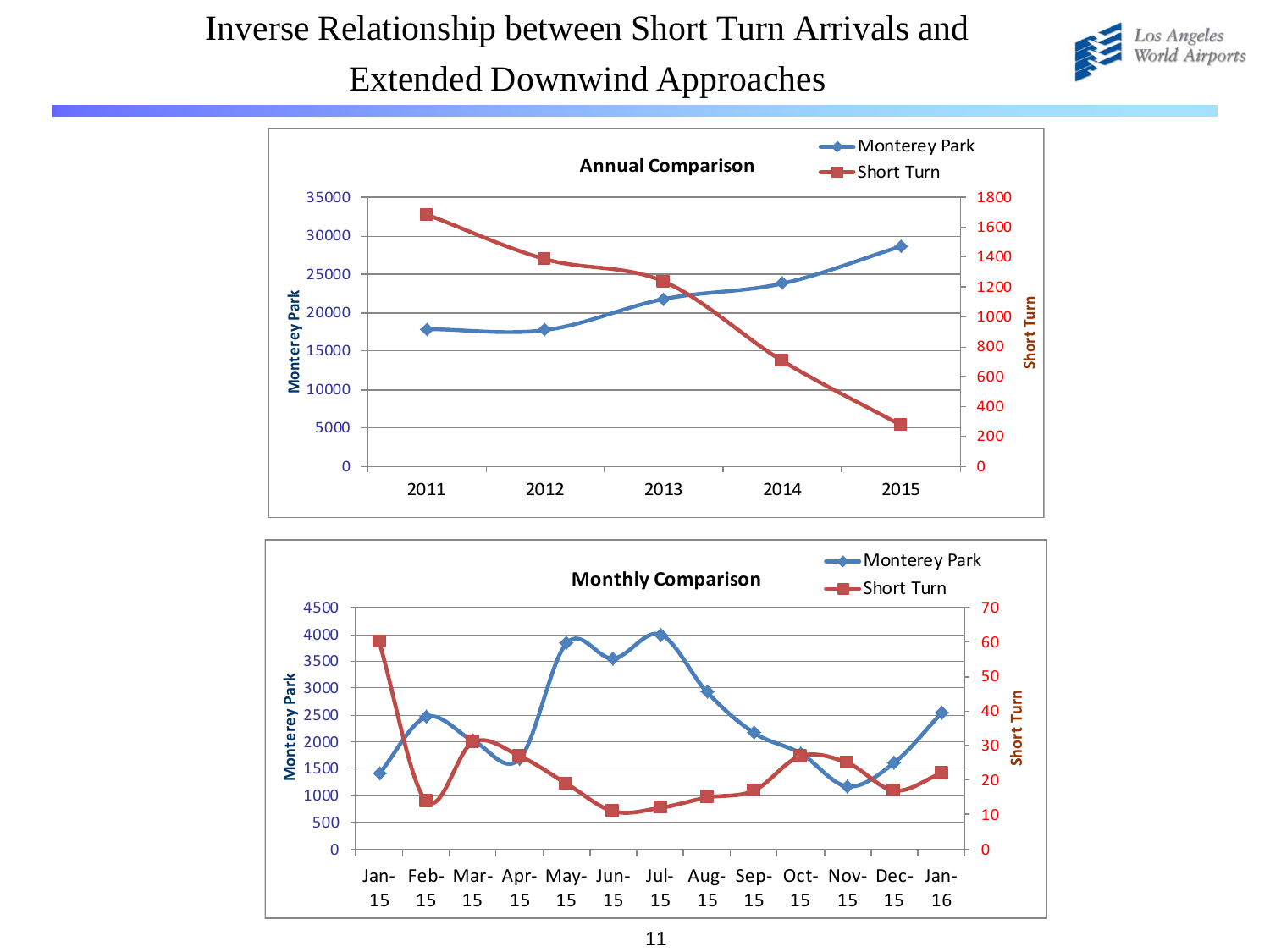# LAX Arrival Traffic One Day Comparison



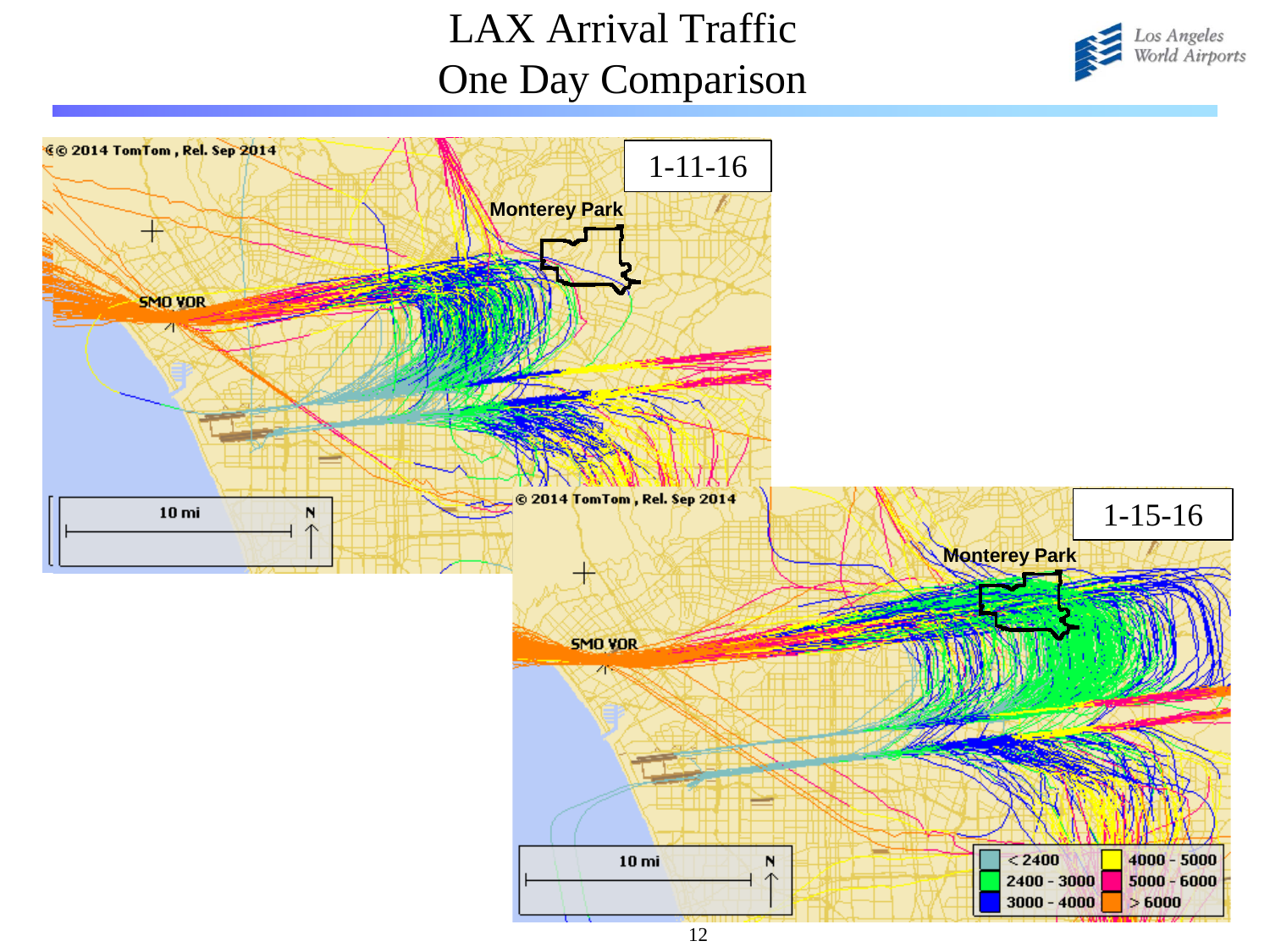# Extended Downwind Approaches



Los Angeles<br>World Airports